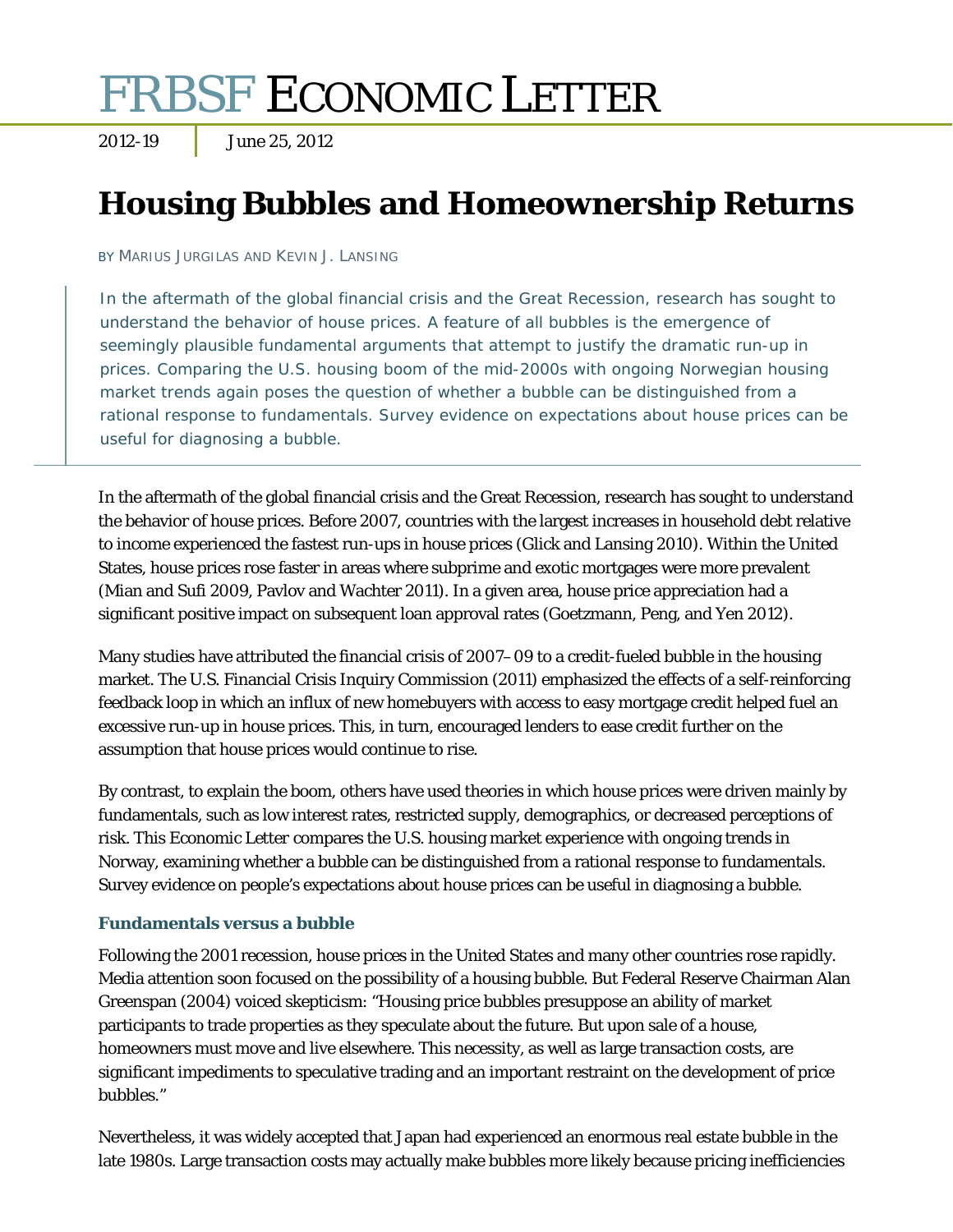become difficult to exploit via arbitrage (Shiller 2007). Moreover, according to the National Association of Realtors, as much as 40% of U.S. residential sales during the mid-2000s were to buyers of vacation or investment homes for which there was no need to move and live elsewhere.

Indeed, possible housing speculation was discussed at the December 2004 Federal Open Market Committee meeting. Some participants noted "signs of potentially excessive risk-taking … [including] anecdotal reports that speculative demands were becoming apparent in the markets for single-family homes and condominiums." Still, many economists and policymakers argued that fundamentals could explain U.S. housing market trends.

#### **Can low risk premiums explain the run-up?**

The fundamental value of an asset is typically measured by the present value of expected future cash or service flows accruing to the owner. Service flows from housing are called imputed rents. The discount rate used in the present value calculation is comprised of a risk-free yield and a compensation for perceived risk, i.e., a risk premium. Their sum defines the rate of return that the investor expects to receive on the asset. All else equal, a lower risk premium or a lower risk-free yield implies a lower expected return and a lower discount rate in the present-value calculation. Future service flows will be discounted less and the fundamental value will rise.

A recent paper (Favilukis, Ludvigson, and Van Nieuwerburgh 2012) argues that the run-up in U.S. house prices relative to rents was largely due to a financial market liberalization that reduced buyers' perception of the riskiness of housing. The authors develop a theoretical model where easier lending standards and lower mortgage transaction costs contribute to a substantial rise in house prices relative to rents. But this is not a bubble. Rather, the financial market liberalization allows rational households to better smooth their consumption in the face of unexpected income declines, thus reducing their perception of economic risk. Lower risk perception induces households to accept a lower rate of return on the purchase of risky assets such as houses. A lower expected return leads to an increase in the model's fundamental price-rent ratio. "[F]inancial market liberalization drives price-rent ratios up because it drives risk premiums down…. Procyclical increases in [fundamental] price-rent ratios reflect rational expectations of lower future returns" (Favilukis, et al. 2012).

Similarly, Cochrane (2011) argues, "Crying bubble is empty unless you have an operational procedure for distinguishing them from rationally low risk premiums."

#### **Bubble evidence: High expected returns near market peak**

One way that a bubble might be distinguished from a situation with rationally low risk premiums is to examine investor expectations about returns. Rational investors with low risk premiums would expect low returns after a sustained price run-up. By contrast, irrationally exuberant bubble investors would expect high returns because they simply extrapolate recent price movements into the future. Survey data from both stock and real estate markets confirm that investor expectations tend to be extrapolative. Overall, the evidence appears to contradict the view that low risk premiums and low expected returns explained the run-up in U.S. house prices relative to rents.

Shiller (2000) developed a questionnaire to study investor expectations about future stock market returns in Japan and the United States during the 1990s. From the data, he constructed an index of "bubble expectations," that is, the belief that stock prices would continue to rise despite being high relative to fundamentals. He found that the index moved roughly in line with movements in the stock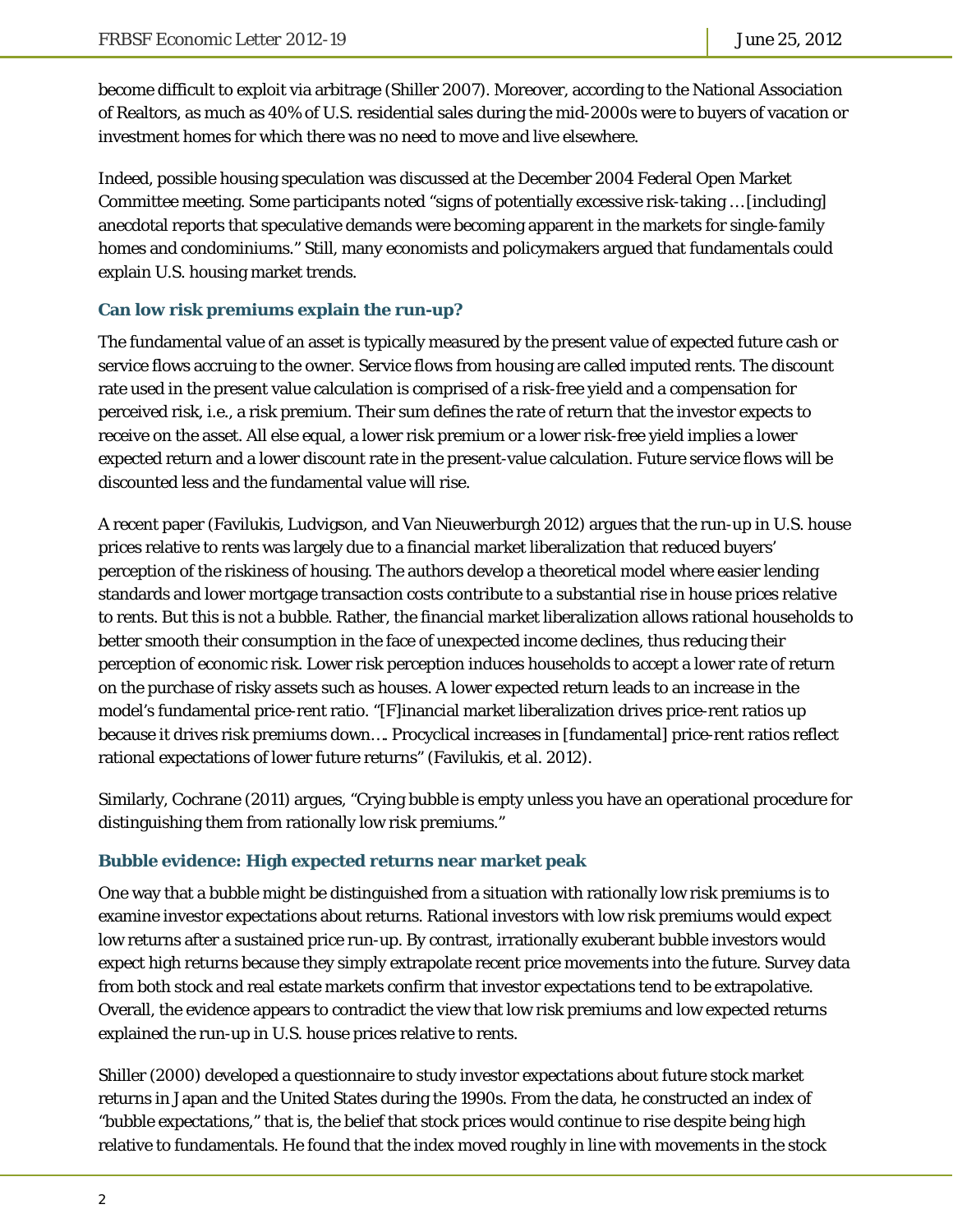market itself, suggesting that investors tend to extrapolate recent market trends when making predictions about future returns.

Fisher and Statman (2002) and Vissing-Jorgenson (2004) also found evidence that U.S. stock market investors extrapolated recent market trends during the late 1990s and early 2000s. Using survey data, they discovered that investors who experienced high portfolio returns in the past tend to expect higher returns in the future. Moreover, expected returns reached a maximum just when the stock market itself reached a peak in early 2000.

Using survey data on homebuyers in four metropolitan areas in 2002 and 2003, Case and Shiller (2003) found that about 90% of respondents expected house prices to increase over the next several years. More strikingly, when asked about the next ten years, respondents expected annual price appreciation in the range of 12 to 16% per year—implying a tripling or quadrupling of home values during the coming decade.

In a study of data from the Michigan Survey of Consumers, Piazzesi and Schneider (2009) report that "starting in 2004, more and more households became optimistic *after* having watched house prices increase for several years." Anecdotal evidence further supports the view that U.S. housing investors had high expected returns near the market peak. The June 6, 2005, cover of *Fortune* magazine was titled "Real Estate Gold Rush—Inside the hot-money world of housing speculators, condo-flippers and getrich-quick schemers." One week later, the June 13, 2005, cover of *Time* magazine was titled "Home \$weet Home—Why we're going gaga over real estate." Both covers depicted celebrating housing investors—suggesting a rosy outlook for U.S. real estate.

In 2006 and 2007 surveys, Shiller (2007) found that places with high recent house price growth exhibited high expectations of future price appreciation, while places with slowing price growth exhibited downward shifts in expected appreciation. Indeed, by 2008, with the housing market bust well under way, Case and Shiller (2010) found that survey respondents in prior boom areas now mostly expected declines in future house prices.

### **Applying U.S. lessons to Norway**

Lessons learned from the United States may help determine whether housing bubbles exist elsewhere. Norway is an instructive case. Figure 1 plots real house prices in the United States and Norway from 1890 to 2011. It shows that real house prices were relatively stagnant in both countries for most of the 20th century. Norway and other Scandinavian countries experienced a major house price boom in the late 1980s, followed by a crash in the early 1990s. The crash triggered a financial crisis throughout Scandinavia, resulting in numerous

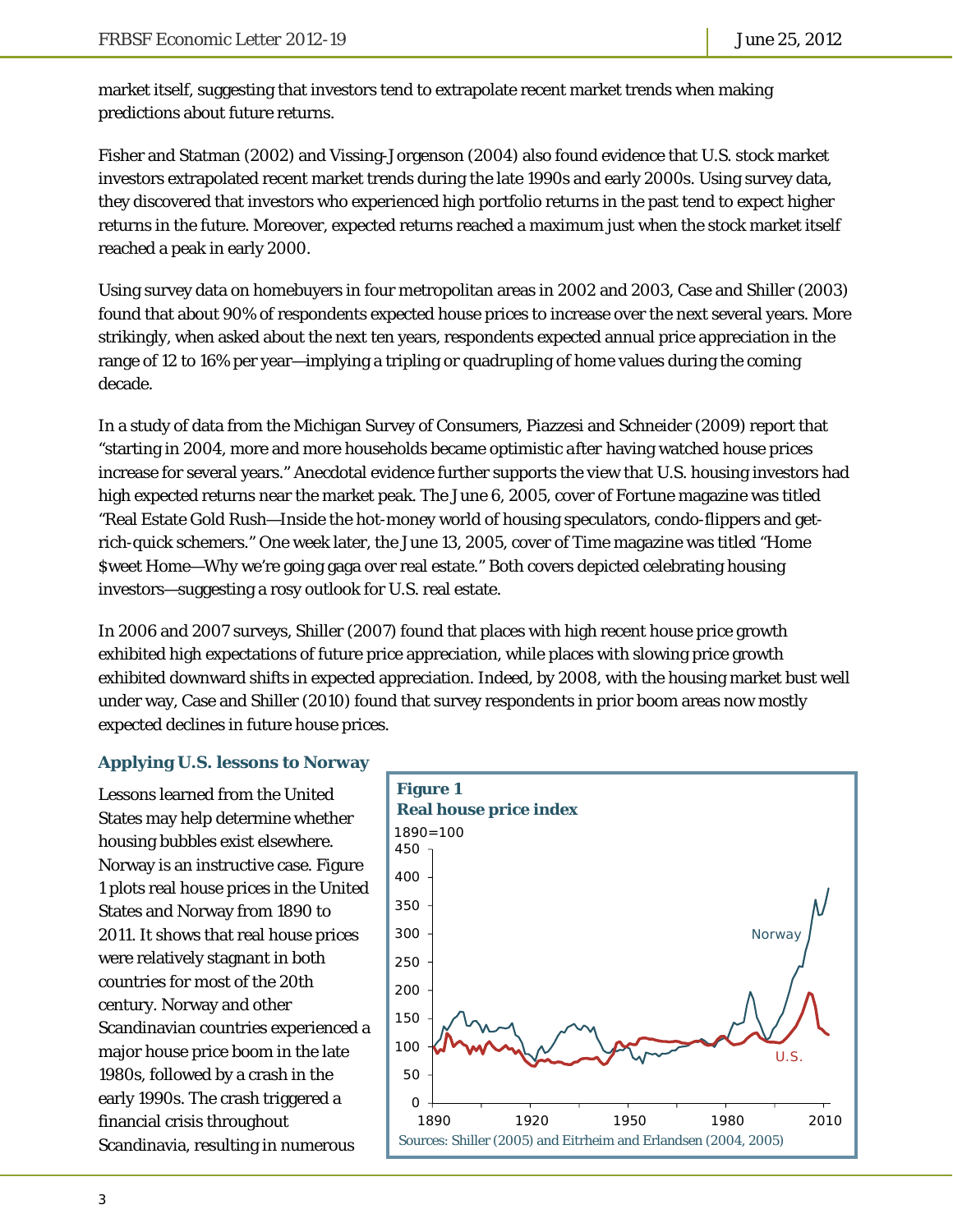bank failures (see Allen and Gale 1999). Interestingly, this earlier boom-bust pattern in Norway is similar in magnitude to the recent pattern in U.S. house prices. After peaking in 2006, U.S. real house prices have dropped nearly 40%. Starting in the late 1990s, Norwegian house prices experienced another major boom, but so far no bust. On the contrary, real house prices in Norway have risen nearly 30% since 2006.

Figure 2 plots price-rent ratios in the United States and Norway since 1960. The U.S. ratio peaked in early 2006, but has since fallen to its preboom level. The price-rent ratio for Norway has continued to trend upwards and currently stands about 50% above its last major peak achieved two decades ago.

Figure 3 compares household leverage ratios in the two countries. The U.S. ratio of household debt to

disposable personal income peaked at about 130% in 2007. The leverage ratio in Norway has risen dramatically over the past decade and currently stands at around 210%.

Recent Norwegian housing market trends have raised concerns about financial stability. The Central Bank of Norway (2012) identifies the household sector as having a high level of risk or vulnerability to shocks. A report by Norway's Financial Supervisory Authority (FSA) (2012) emphasized the risks posed by growing debt burdens relative to incomes, high loan-tovalue ratios, greater recourse to interest-only borrowing, and a widespread belief among Norwegians that house prices will continue to rise. Figure 4 plots the results of a recent FSA survey. It shows that the percentage of Norwegian households that believe property prices will keep rising over the next year has gone from a low of 10% in 2008 to around 70% in 2011. Like U.S. housing investors, Norwegians appear to expect high returns on housing even after a sustained run-up in the pricerent ratio. This is directly at odds with the idea of rationally low risk premiums, but is consistent with investor behavior during bubbles.



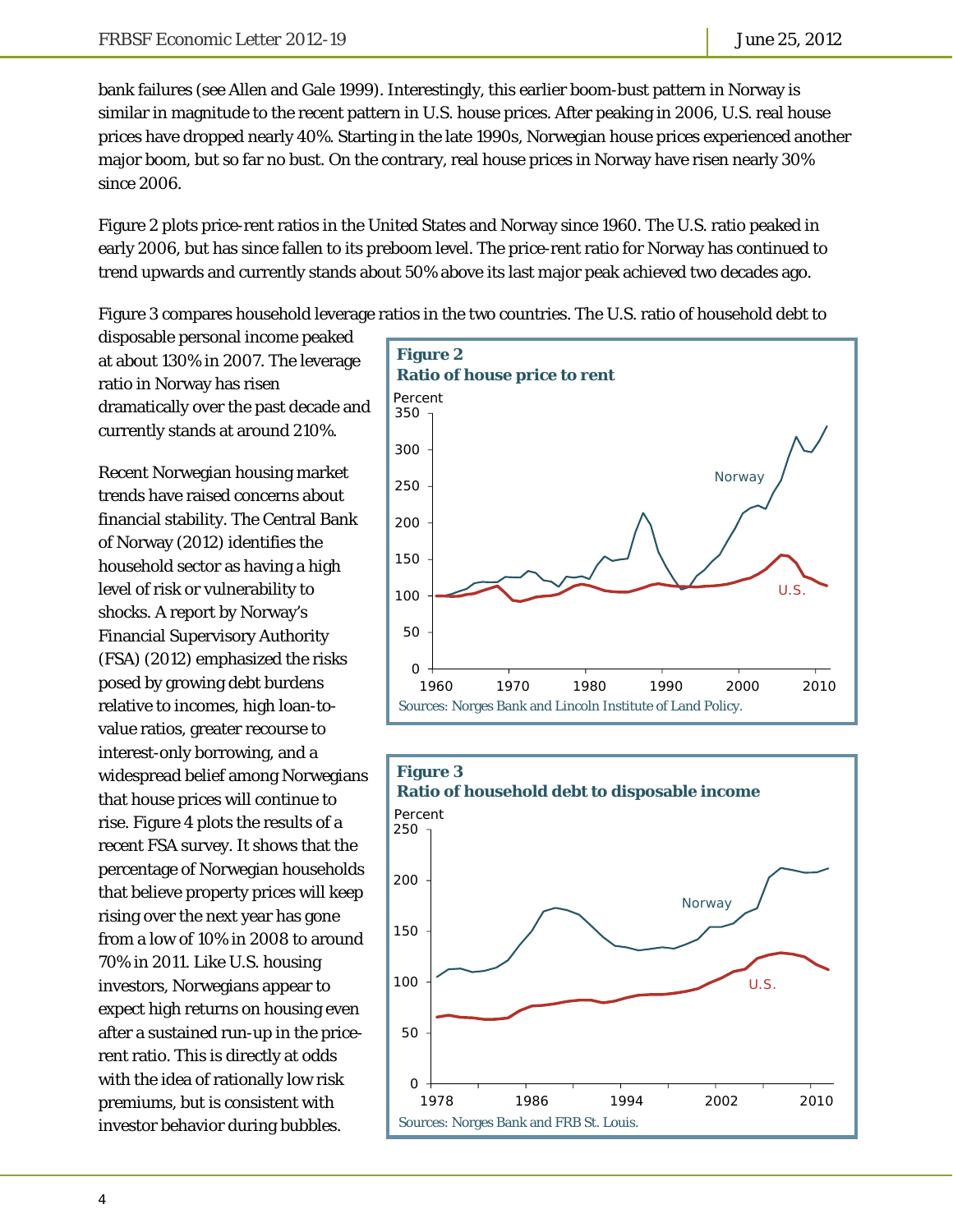In a report issued earlier this year, the International Monetary Fund (2012) concluded "[F]undamentals appear to explain part, but not all, of the house price boom in Norway. In particular, fundamentals such as higher income, population growth, and tax changes have all boosted demand. Additional pressures on prices have come from the slow adjustment of supply. However, nonfundamental factors such as optimistic price expectations—which are unlikely to be sustainable and could change quickly—have also played a role…. On balance, modelbased estimates…suggest that Norwegian residential property prices may be misaligned by 15 to 20%."



#### **Conclusion**

Speculative bubbles have occurred in numerous countries and asset markets (see Lansing 2007). A common feature of all bubbles is the emergence of seemingly plausible fundamental arguments that attempt to justify the dramatic run-up in asset prices. One such argument cited to justify the recent U.S. house price boom posits a decline in the risk premium of rational investors. However, a variety of evidence showing that investors typically expect high future returns near market peaks seems to clearly refute this explanation.

History tells us that episodes of sustained rapid credit expansion combined with booming asset prices are almost always followed by periods of financial stress (Borio and Lowe 2002, Riiser 2005). This was certainly true for the U.S. housing market of the mid-2000s. Time will tell whether things turn out differently for the Norwegian housing market.

*Marius Jurgilas is a financial stability researcher at the Central Bank of Norway.* 

*[Kevin J. Lansing is](http://www.frbsf.org/economics/economists/staff.php?klansing) senior economist in the Economic Research Department of the Federal Reserve Bank of San Francisco and a visiting scholar at the Central Bank of Norway.* 

#### **References**

- Allen, Franklin, and Douglas Gale. 1999. "Bubbles, Crises, and Policy." *Oxford Review of Economic Policy* 15(3),pp. 9–18.
- Borio, Claudio, and Philip Lowe. 2002. "Asset Prices, Financial and Monetary Stability: Exploring the Nexus." Bank for International Settlements Working Paper 114. http://www.bis.org/publ/work114.pdf
- Case, Karl, and Robert Shiller. 2003. "Is There a Bubble in the Housing Market?" *Brookings Papers on Economic Activity* 1, pp. 299–362.
- Case, Karl, and Robert Shiller. 2010. "What Were They Thinking? Home Buyer Behavior in Hot and Cold Markets." Working Paper. http://www.hbs.edu/units/finance/pdf/Case-Shiller What Were They Thinking.pdf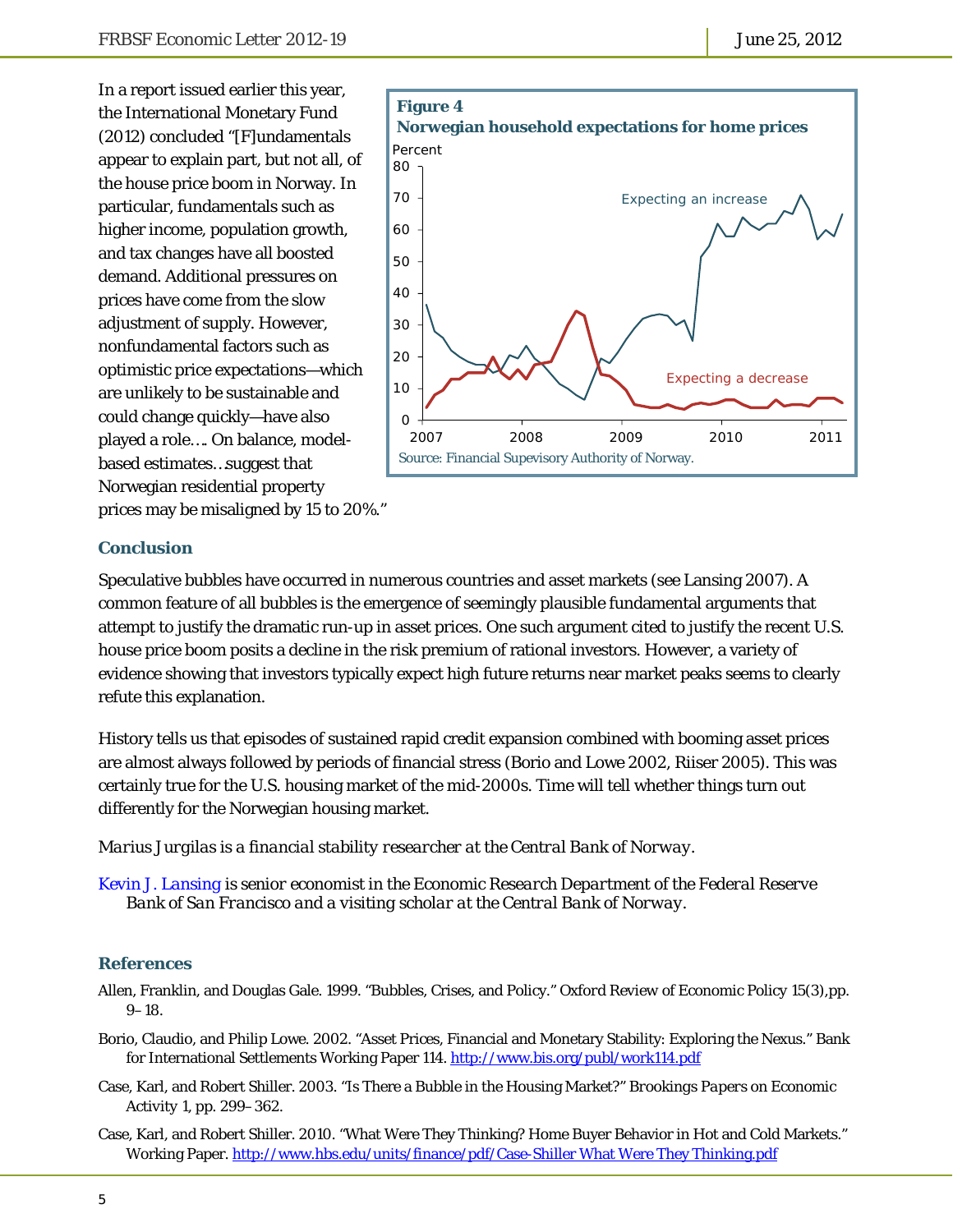Central Bank of Norway. 2012. "Financial Stability Report 1/2012." May. http://www.norgesbank.no/pages/88797/Financial\_Stability\_1\_12.pdf

Cochrane, John H. 2011. "How Did Paul Krugman Get It So Wrong?" *Economic Affairs* 31(2), pp. 36–40.

- Eitrheim, Øyvind, and Solveig Erlandsen. 2004. "House Price Indices for Norway, 1819–2003." Norges Bank Occasional Paper 35, Chapter 9. http://www.norgesbank.no/upload/import/publikasjoner/skriftserie/35/hele.pdf
- Eitrheim, Øyvind, and Solveig Erlandsen. 2005. "House Prices in Norway 1819–1989. *Scandinavian Economic History Review* 53, pp. 7–33. Updated data from http://www.norges-bank.no/en/price-stability/historicalmonetary-statistics/
- Favilukis, Jack, Sydney Ludvigson, and Stijn Van Nieuwerburgh. 2012. "The Macroeconomic Effects of Housing Wealth, Housing Finance, and Limited Risk-Sharing in General Equilibrium." New York University Working Paper. http://www.econ.nyu.edu/user/ludvigsons/hwc.pdf
- Federal Open Market Committee. 2004. "Minutes." Federal Reserve Board of Governors, December 14. http://www.federalreserve.gov/fomc/minutes/20041214.htm
- Financial Supervisory Authority of Norway. 2012. "Risk Outlook 2012: The Financial Market in Norway." March 13. http://www.finanstilsynet.no/Global/English/Press\_release/2012/Summary\_Risk\_Outlook\_2012.pdf
- Fisher, Kenneth, and Meir Statman. 2002. "Blowing Bubbles." *Journal of Psychology and Financial Markets* 3, pp. 53-65.
- Glick, Reuven, and Kevin Lansing. 2010. "Global Household Leverage, House Prices, and Consumption." *FRBSF Economic Letter* 2010-01 (January 11). http://www.frbsf.org/publications/economics/letter/2010/el2010- 01.html
- Goetzmann, William, Liang Peng and Jacqueline Yen. 2012. "The Subprime Crisis and House Price Appreciation." *Journal of Real Estate Finance and Economics* 44, pp. 36–56.
- Greenspan, Alan. 2004. "The Mortgage Market and Consumer Debt." Remarks at America's Community Bankers Annual Convention, Washington DC, October 19. http://www.federalreserve.gov/boarddocs/speeches/2004/20041019/default.htm
- International Monetary Fund. 2012. "Norway: Staff Report for the 2011 Article IV Consultation." January 13. http://www.imf.org/external/pubs/ft/scr/2012/cr1225.pdf
- Lansing, Kevin. 2007. "Asset Price Bubbles." *FRBSF Economic Letter* 2007-32 (October 26). http://www.frbsf.org/publications/economics/letter/2007/el2007-32.html
- Mian, Atif, and Amir Sufi. 2009. "The Consequences of Mortgage Credit Expansion: Evidence from the U.S. Mortgage Default Crisis." *Quarterly Journal of Economics* 124, pp. 1449–1496.
- Pavlov, Andrey, and Susan Wachter. 2011. "Subprime Lending and Real Estate Prices." *Real Estate Economics* 39, pp. 1–17.
- Piazzesi, Monika, and Martin Schneider. 2009. "Momentum Traders in the Housing Market: Survey Evidence and a Search Model." *American Economic Review Papers and Proceedings* 99, pp. 406–411.
- Riiser, Magdalena. 2005 "House Prices, Equity Prices, Investment, and Credit: What Do They Tell Us about Banking Crises? A Historical Analysis Based on Norwegian Data." Central Bank of Norway *Economic Bulletin*, 76(3), pp. 145–154. http://www.norgesbank.no/Upload/import/english/publications/economic\_bulletin/2005-03/riiser.pdf
- Shiller, Robert. 2000. "Measuring Bubble Expectations and Investor Confidence." *Journal of Psychology and Financial Markets* 1, pp. 49–60.
- Shiller, Robert. 2005. *Irrational Exhuberence*, 2nd Edition. Princeton NJ: Princeton University Press. Updated data from http://www.econ.yale.edu/~shiller/data.htm
- Shiller, Robert. 2007. "Understanding Recent Trends in House Prices and Homeownership." Paper presented at Symposium sponsored by FRB Kansas City, Jackson Hole, WY. http://www.kc.frb.org/publicat/sympos/2007/PDF/Shiller\_0415.pdf